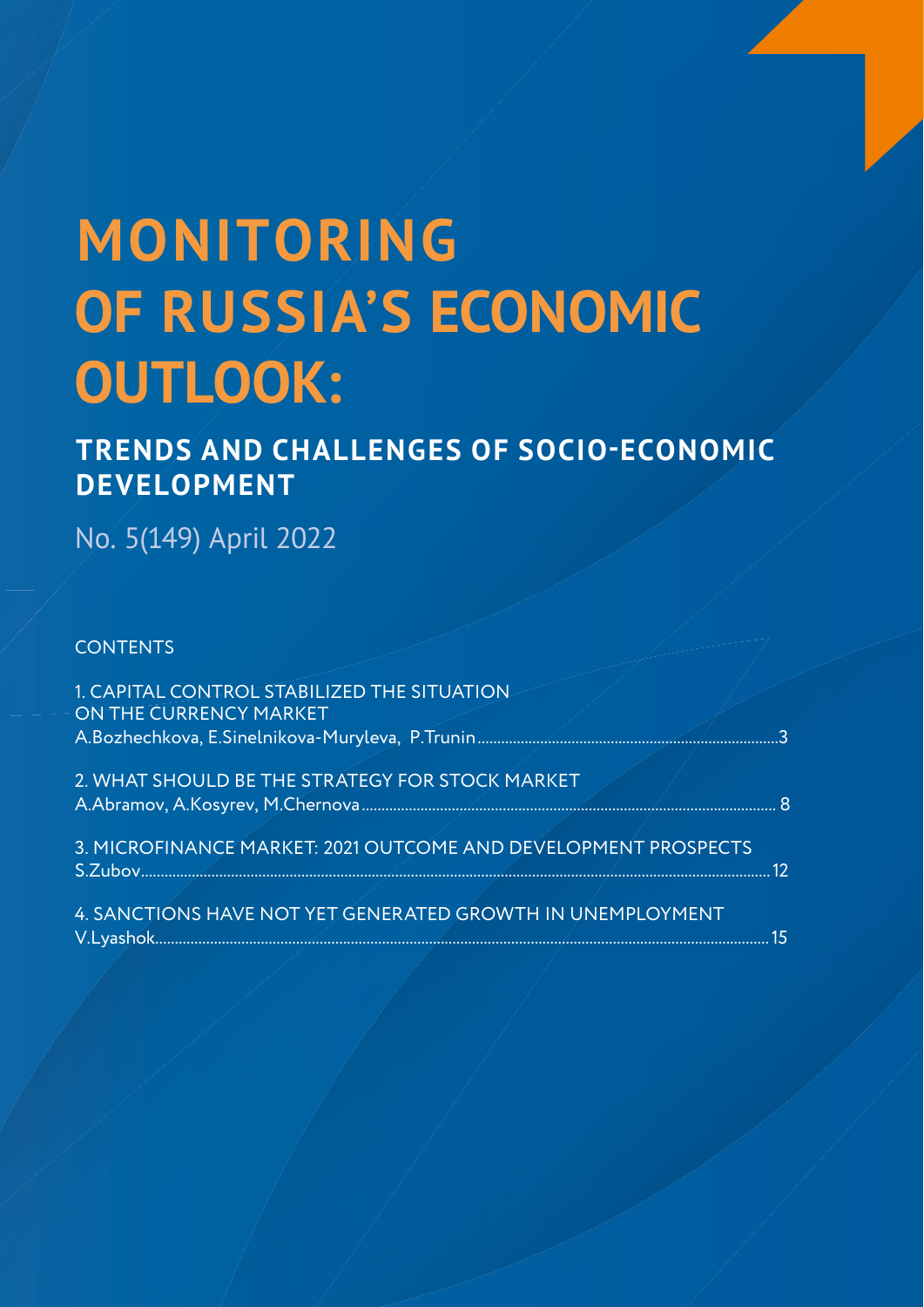**Monitoring** has been written by experts of Gaidar Institute for Economic Policy (Gaidar Institute), Russian Presidential Academy of National Economy and Public Administration (RANEPA).

**Editorial board:** Sergey Drobyshevsky, Vladimir Mau, and Sergey Sinelnikov-Murylev.

**Editors:** Vladimir Gurevich and Andrei Kolesnikov.



*Monitoring of Russia's Economic Outlook: trends and challenges of socio-economic development. 2022. No. 5(149). April. Edited by: V. Gurevich, S. Drobyshevsky, A. Kolesnikov, V. Mau and S. Sinelnikov-Murylev; Gaidar Institute for Economic Policy, Russian Presidential Academy of National Economy and Public Administration. 17 p. URL: http://www.iep.ru/files/text/crisis\_monitoring/2022\_5-149\_Apr\_eng.pdf*

*The reference to this publication is mandatory if you intend to use this material in whole or in part.*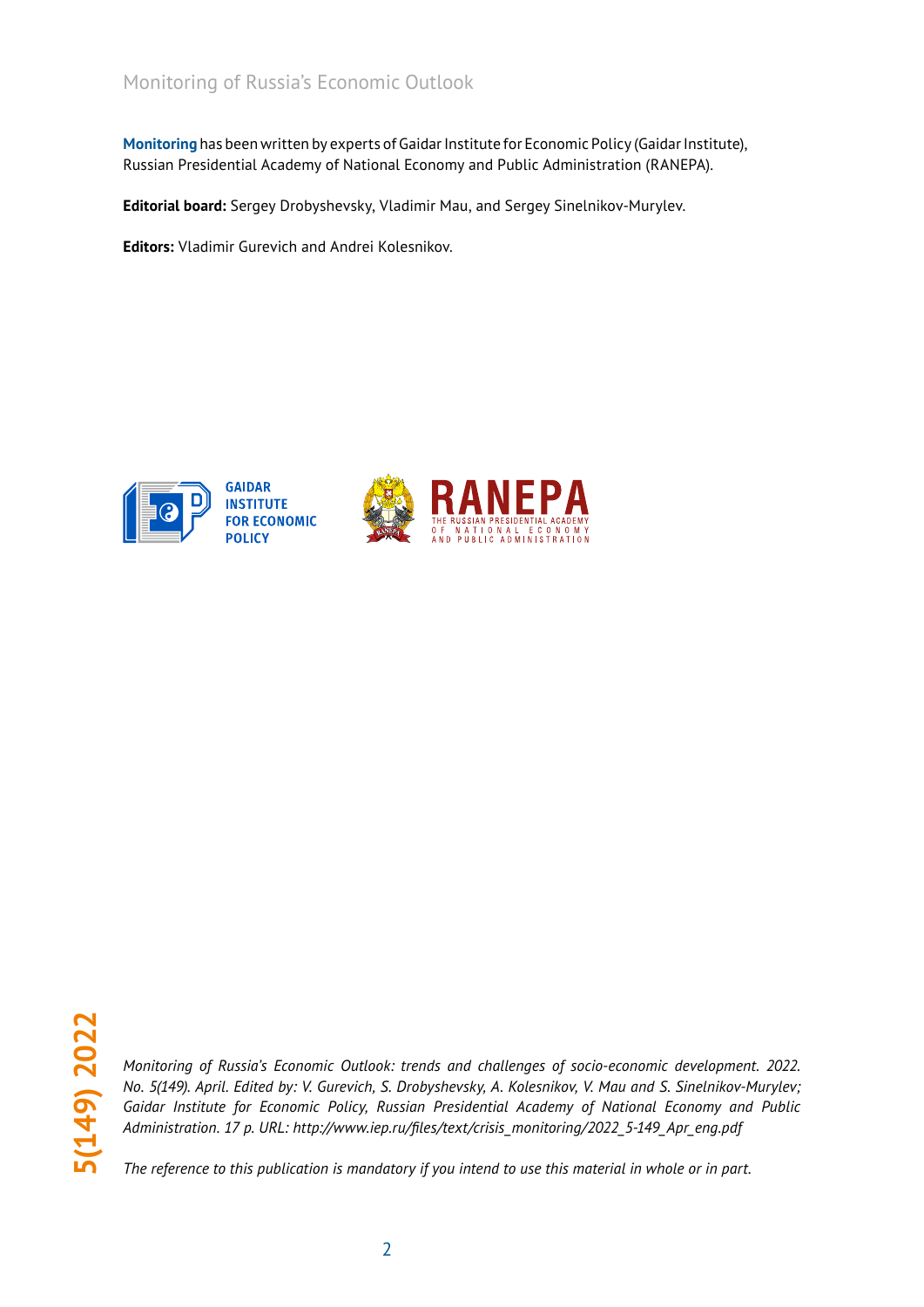## **1. CAPITAL CONTROL STABILIZED THE SITUATION ON THE CURRENCY MARKET**

**Alexandra Bozhechkova, Candidate of Economic Sciences, Head of the Monetary Policy**

**Department, Gaidar Institute; Senior Researcher of the Center for Central Banks Issues, IAES, RANEPA;** 

**Elena Sinelnikova-Muryleva, Candidate of Economic Sciences, Docent, Senior Researcher, the Center for Central Banks Issues, IAES, RANEPA;** 

**Pavel Trunin, Doctor of Economic Sciences, Director of the Center for Macro-Economics and Finance, Gaidar Institute; Director of the Center for Central Banks Issues, IAES, RANEPA**

*In late February 2022, the EU countries and the USA put in place sanctions against the Bank of Russia, which imply freezing of international reserve assets. As a result, about 50% of the reserves (\$300 bn of the \$630 bn available as of February 1, 2022) were affected by the sanctions.*

*Countries whose international reserves were previously frozen (Iran, Libya, Syria, etc.) experienced a large-scale weakening of their national currencies and a significant acceleration of inflation. At the moment in Russia these processes were limited thanks to anti-sanctions measures, primarily tough restrictions on capital movement.*

*The measures taken by the Bank of Russia in the context of the reserves freeze are in line with global practice. Nevertheless, the Russian situation is in many ways unique, as the Bank of Russia adheres to the inflation targeting regime and actively used interest rate policy in response to negative shocks. Central banks in other sanctioned countries adhered to a managed exchange rate regime. Thus, the Bank of Russia has a more flexible toolkit for counteracting shocks.*

*The freezing of reserves led to the suspension of the budget rule. Accordingly, despite the reduction of exports, the price growth on key commodities led to a sharp increase in the supply of foreign currency on the Russian foreign exchange market, while demand remains limited due to the effect of restrictions on capital flows. In the medium-term period, as a new equilibrium is established in the markets, it is advisable to develop an alternative version of the budget rule, ensuring, as before, a lower correlation between oil prices and the exchange rate.*

On February 27, 2022, the countries of the European Union and the USA introduced sanctions against the Bank of Russia, which imply freezing of some international reserve assets. As a result, about 50% of the reserves (\$300bn of the \$630bn available as of February 1, 2022) were affected by the sanctions. This was a new challenge for the Russian foreign exchange market in Q1 2022.

International reserves (reserve assets) are highly liquid foreign assets available to a country's monetary authorities. The following main functions of international reserves are usually distinguished:

- Countering balance of payments shocks by means of operations on the foreign exchange market;
- Maintaining the foreign exchange market liquidity;
- A signal function for economic agents regarding the ability of the monetary authorities to withstand shocks at the currency market, i.e. a guarantee of macroeconomic stability (sufficient stocks of international reserves characterize an economy's potential to fulfill its global obligations).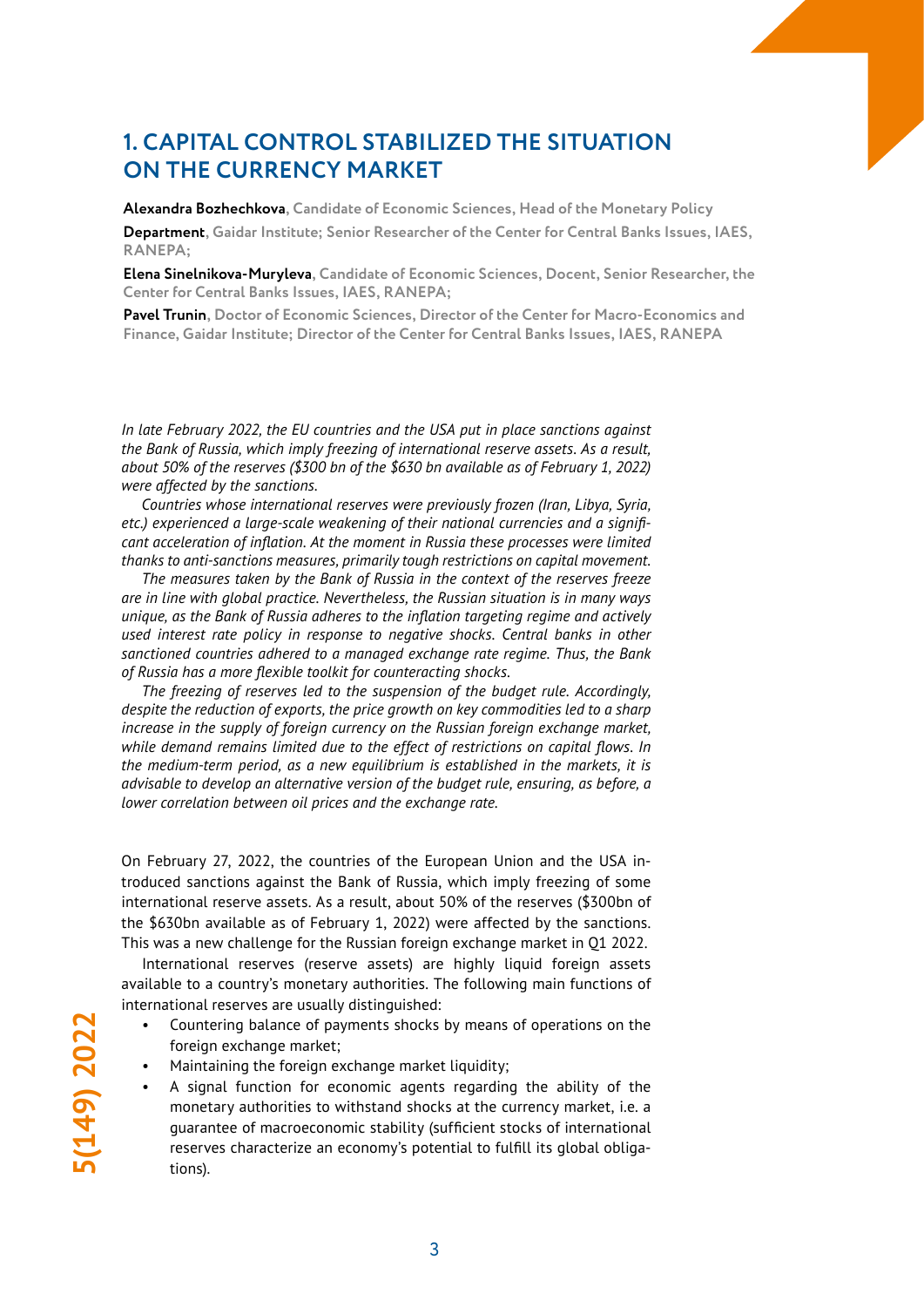In countries with a fixed exchange rate, reserves help to maintain the exchange rate within certain limits, which was more relevant for Russia until 2015. In countries with a free-floating exchange rate, reserves are used to smooth sharp shocks in the foreign exchange market and perform primarily a signal function.

The freezing of international reserves resulted in an accelerated outflow of capital from foreign institutional investors and a weakening of the ruble. Amid investors' panic moods, on March 11 the ruble-to-dollar exchange rate hit the historic minimum of Rb120.4 to the dollar, which corresponds to the depreciation by 55.4% against the beginning of February 2022. Nevertheless, by the end of Q1 2022, the ruble strengthened up to the pre-crisis level.

In the first days after the announcement of the international reserves freezing, Russia's sovereign rating was downgraded by international rating agencies (by S&P by eight notches and by Moody's and Fitch by six notches at a time).<sup>1</sup> Although the downgrade of the sovereign rating is explained not only by the freezing of the Bank of Russia's assets, but also by the overall growing sanctions pressure, the significant amount of reserves served as a guarantee of Russia's creditworthiness as a borrower with limited access to long-term financing in foreign markets since 2015. The loss of the signal function of international reserves, as well as the plunge of the sovereign rating to "extremely speculative" speeded up the decision of institutional investors (the Norwegian pension fund KLP,<sup>2</sup> the UAE sovereign fund Mubadala<sup>3</sup>) to suspend investments in Russia in the context of the general increase of reputational risks of these investments.

As the world experience demonstrates, the freezing of the Bank of Russia assets has previously been applied to Iran (November 1979 – 1981, February 2012 – January 2016, September 2019 – to date), Libya (March 2011 – December 2011), Venezuela (April 2019 – to date), Syria (November 2011 – to date), North Korea (July 2006 – to date), and Afghanistan (July 1999 – January 2002, August 2021 – to date). As a rule, such tough sanctions have been applied in connection with armed conflicts, political crises, and the development of nuclear weapons (*Table 1*).

Most of these countries had an inflexible exchange rate mechanism, involving the active participation of the monetary authorities in exchange rate management. Foreign exchange interventions were the key function of international reserves for most of these countries. Therefore, freezing of international reserves had significant consequences primarily for the foreign exchange market, putting strong pressure on the exchange rate when the ability to maintain it by means of foreign exchange interventions was limited. This distinguishes the experience of these countries from the Russian one, which is characterized by the inflation targeting regime and the free-floating exchange rate, which allows using the interest rate as the main instrument of monetary policy. The inverted yield curve of Russian financial instruments (long rates are much lower than short ones) in the current environment acts as a positive signal that economic agents expect inflation and exchange rate stabilization, as well as a decrease in the key rate of the Central Bank of Russia in the medium term. This indicates higher confidence in the monetary authorities today compared

<sup>1</sup> URL: http://www.worldgovernmentbonds.com/credit-rating/russia/

<sup>2</sup> URL: https://www.reuters.com/article/ukraine-crisis-norway-klp-idCNL8N2V36BV

<sup>3</sup> URL: https://www.bloomberg.com/news/articles/2022-03-28/abu-dhabi-wealth-fund-pausesinvestments-in-russia-reuters-says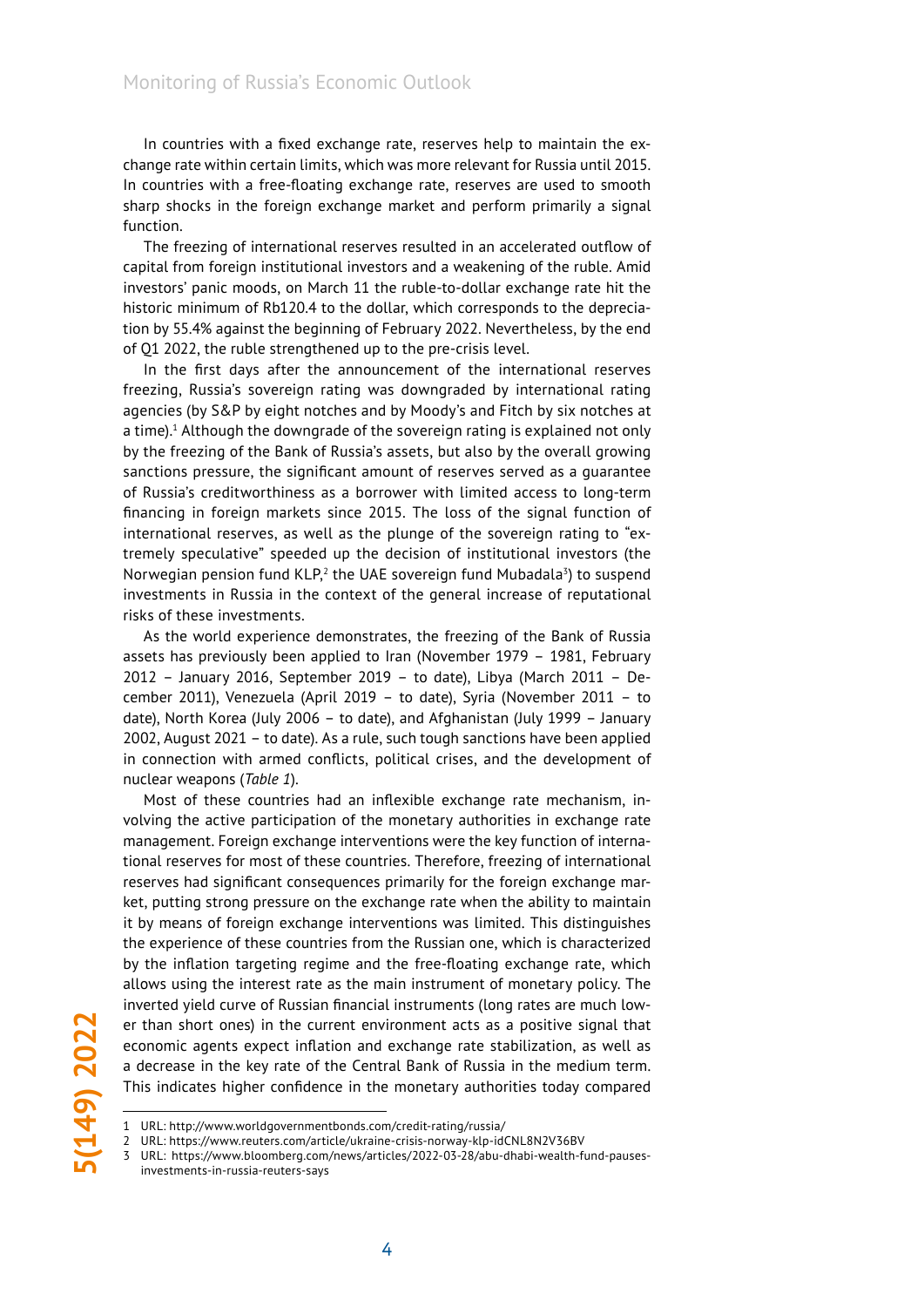## 1. Capital control stabilized the situation on the currency market

#### *Table 1*

#### Cases of freezing of international reserves

| Country     | Reserve freeze period                                                              | Explanations                                                                                                                                                                           |  |  |  |
|-------------|------------------------------------------------------------------------------------|----------------------------------------------------------------------------------------------------------------------------------------------------------------------------------------|--|--|--|
| Iran        | November 1979 - 1981,<br>February 2012 - January 2016,<br>September 2019 - to date | 1979 Islamic Revolution. Subsequent sanctions<br>related to Iran's missile and nuclear develop-<br>ment programs.                                                                      |  |  |  |
| Venezuela   | April 2019 - to date                                                               | Sanctions against the Nicolas Maduro regime.<br>Tougher sanctions in the form of freezing of re-<br>serves are associated with another political crisis<br>in Venezuela in 2019.       |  |  |  |
| Libya       | March 2011 - December 2011                                                         | Political, ideological and military confrontation<br>between Libya (the Gaddafi regime) and Western<br>countries, escalating into a military invasion of<br>Libya.                     |  |  |  |
| Afghanistan | July 1999 - January 2002<br>(sanctions against the CB were<br>lifted)              | Assisting the Taliban (an organization banned in<br>Russia) in military operations against the U.S.                                                                                    |  |  |  |
|             | August $2021 -$ to date                                                            | The fall of the Afghan government, the takeover<br>of most of Afghanistan by the Taliban (an organi-<br>zation banned in the Russian Federation).                                      |  |  |  |
| Syria       | November 2011 - to date                                                            | Civil war in Syria (anti-government demonstra-<br>tions since March 2011), accusations of human<br>rights violations, violence and repression against<br>civilians by the authorities. |  |  |  |
| North Korea | July $2006 - to date$                                                              | Nuclear weapons testing.                                                                                                                                                               |  |  |  |

*Source:* Own compilation.

to the 2015 crisis, when the yields of long financial instruments during the crisis significantly increased.

Inflation targeting regime implies that in a crisis situation on the foreign exchange market, taking into account significant exchange rate pass through, monetary authorities should also limit ruble exchange rate fluctuations in order to achieve the inflation target and maintain financial stability. Increasing interest rates when the ruble is weakening ensures convergence of returns on ruble and foreign currency instruments, stabilizes the situation on the currency market and restrains the outflow of ruble deposits from the banking system. It should be noted that the episode of the ruble's initial weakening and its subsequent recovery to previous values after the reserve freeze is unique in terms of global experience. Foreign currencies depreciated during the first month of the reserves freeze usually stabilized at a new (weaker) level. The strengthening of the ruble, in addition to an increase in the key rate, was primarily due to restrictions on capital flows, which reduced the demand for foreign currency, while its supply went up amid rising prices for major Russian exports.

International experience also confirms that the introduction of rigid restrictions on capital movement while restraining the growth rates of money supply makes it possible to smooth the depreciation of the national currency. At the same time, further development of the situation at the currency market is determined primarily by the trade balance, i.e. export and import movement. In such a situation capital control measures may tighten or weaken depending on the development of the market situation, partly playing the role of international reserves, though remaining a much less "precise" instrument.

Countries facing a freeze in international reserves gradually switched to international settlements in third-country currencies. For example, in 2012–2013 there was a significant increase in payments for Iranian oil exports in South Korean won and Chinese yuan. $<sup>1</sup>$  In 2020, the biggest share of the turnover in</sup>

<sup>1</sup> Central Bank of the Islamic Republic of Iran // Annual Review. 2012. No. 13. P. 1391.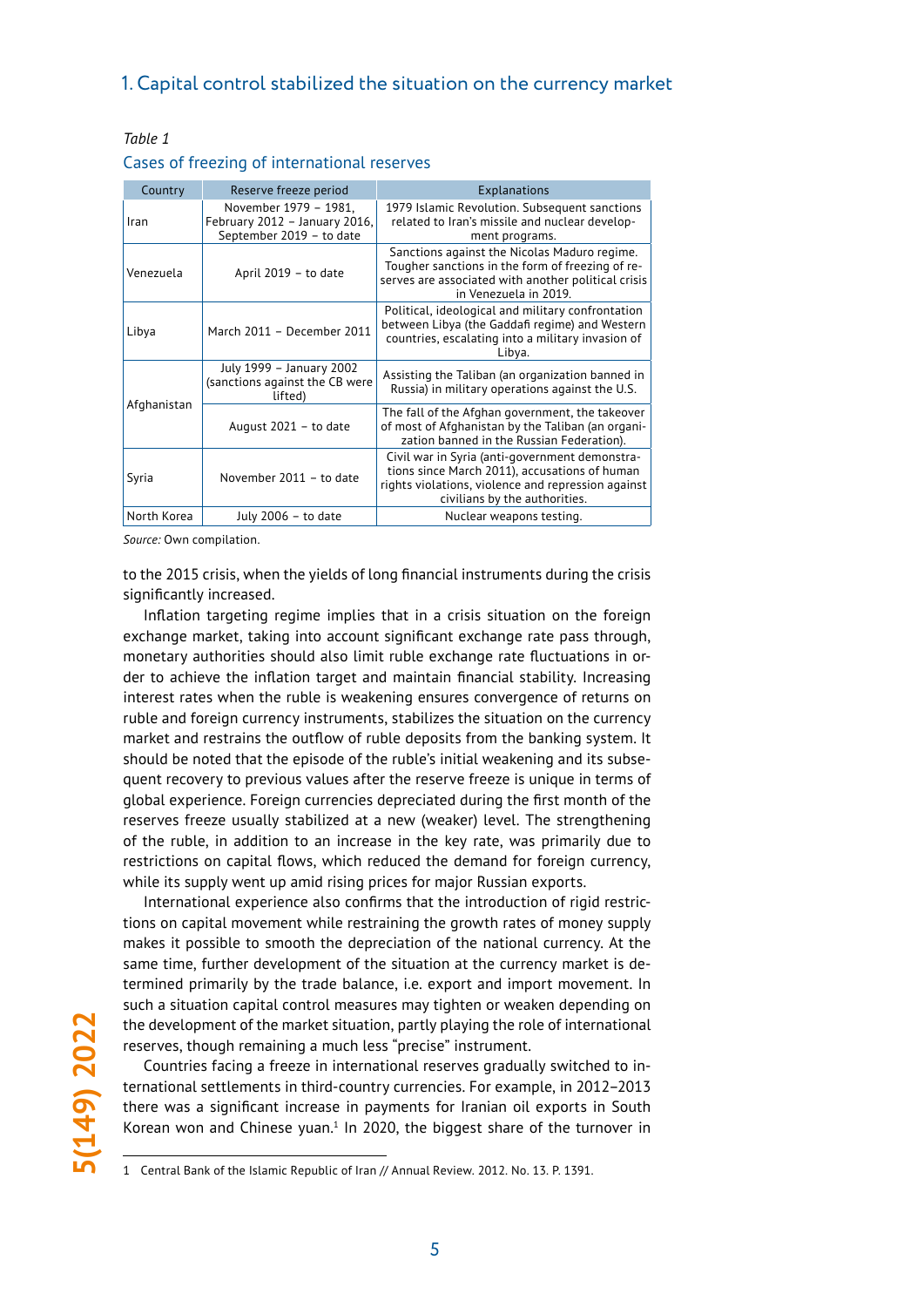Iran's domestic official currency market was taken by the yuan – 26.7%, the share of the euro dropped markedly to 26.4%, the share of the UAE dirham – 17.0% and the Turkish lira – 6.5%, the share of transactions in other currencies surged and hit 23%.<sup>1</sup>

In a number of countries, one of the consequences of the foreign exchange reserve freeze has been the emergence of a system of multiple exchange rates. For example, from September 2012 to July 2013, the Iranian rial was traded at three different exchange rates: the central bank exchange rate for imports of priority goods; the central bank exchange rate for sales of proceeds from oil exports and imports of other priority goods; and the flexible exchange rate for sales of non-oil exports and imports of all other goods. Subsequently, the first two exchange rates were unified into one. The dual system of exchange rates (official and market exchange rates) also exist in Venezuela.

Despite the financial markets stabilization, the sharp decline in the available part of international reserves could not but affect their ability to perform their basic functions. The freezing of part of international reserves led to a decline in their adequacy as measured by generally accepted indicators. According to some of the criteria presented in *Table 2*, unfrozen foreign exchange reserves ceased to be sufficient to neutralize the effects of a set of macroeconomic shocks, as well as to simultaneously finance imports for the next 3 months and make payments on the foreign debt for the next 12 months.

#### *Table 2*

Compliance with the Bank of Russia international reserve sufficiency criterion in Q1 2022

|                                                                                  | How many times the actual value of reserves<br>exceeds the sufficiency criterion |                      |                                |                                         |
|----------------------------------------------------------------------------------|----------------------------------------------------------------------------------|----------------------|--------------------------------|-----------------------------------------|
| Criterion of sufficiency of international reserves                               | Reserves,<br>total                                                               | Currency<br>reserves | Unfrozen<br>reserves,<br>total | <b>Unfrozen</b><br>currency<br>reserves |
| (1) Financing three months of imports                                            | 6.7                                                                              | 5.3                  | 3.3                            |                                         |
| (2) Financing of external debt payments within<br>12 months (Guidotti criterion) | 4.6                                                                              | 3.6                  | 2.3                            | 1.3                                     |
| $(3)$ Sum of criteria (1) and (2) (Reddy's criterion)                            | 2.8                                                                              | 2.1                  | 14                             | 0.8                                     |

*Source:* Own calculations based on data released by the bank of Russia and expert estimates.2

In addition to declining sufficiency, there is also a decline in the liquidity of the foreign currency part of the reserves. According to the Bank of Russia, $3$  as of early 2022, international reserves were denominated 33.9% in euros, 21.5% in gold,  $17.1\%$  in yuan,  $10.9\%$  in U.S. dollars, 6.2% in pounds and 5.2% in yen.<sup>4</sup> Currently, the central bank's unfrozen assets are mostly made up of yuan and gold. The new structure is less liquid, as the yuan is relatively little used in international settlements. According to SWIFT data, $<sup>5</sup>$  the RMB's share of inter-</sup> national settlements as of 2021 comes to 2.7% (versus 40.5% of the US dollar and 36.7% of the euro), and its share of central bank allocated assets<sup>6</sup> is 2.6%

3 URL: https://cbr.ru/Collection/Collection/File/40915/ar\_2021.pdf

<sup>1</sup> Central Bank of the Islamic Republic of Iran // Annual Review. 2019. No. 20. P. 1398.

<sup>2</sup> URL: https://cbr.ru/statistics/macro\_itm/svs/ (section "Evaluation of the balance of payments of the Russian Federation (analytical presentation)")

<sup>4</sup> According to the Bank of Japan. URL: https://www.japantimes.co.jp/news/2022/02/28/national/japan-russia-central-bank-sanctions/

<sup>5</sup> URL: https://www.statista.com/statistics/1189498/share-of-global-payments-by-currency/

<sup>6</sup> URL: https://data.imf.org/?sk=E6A5F467-C14B-4AA8-9F6D-5A09EC4E62A4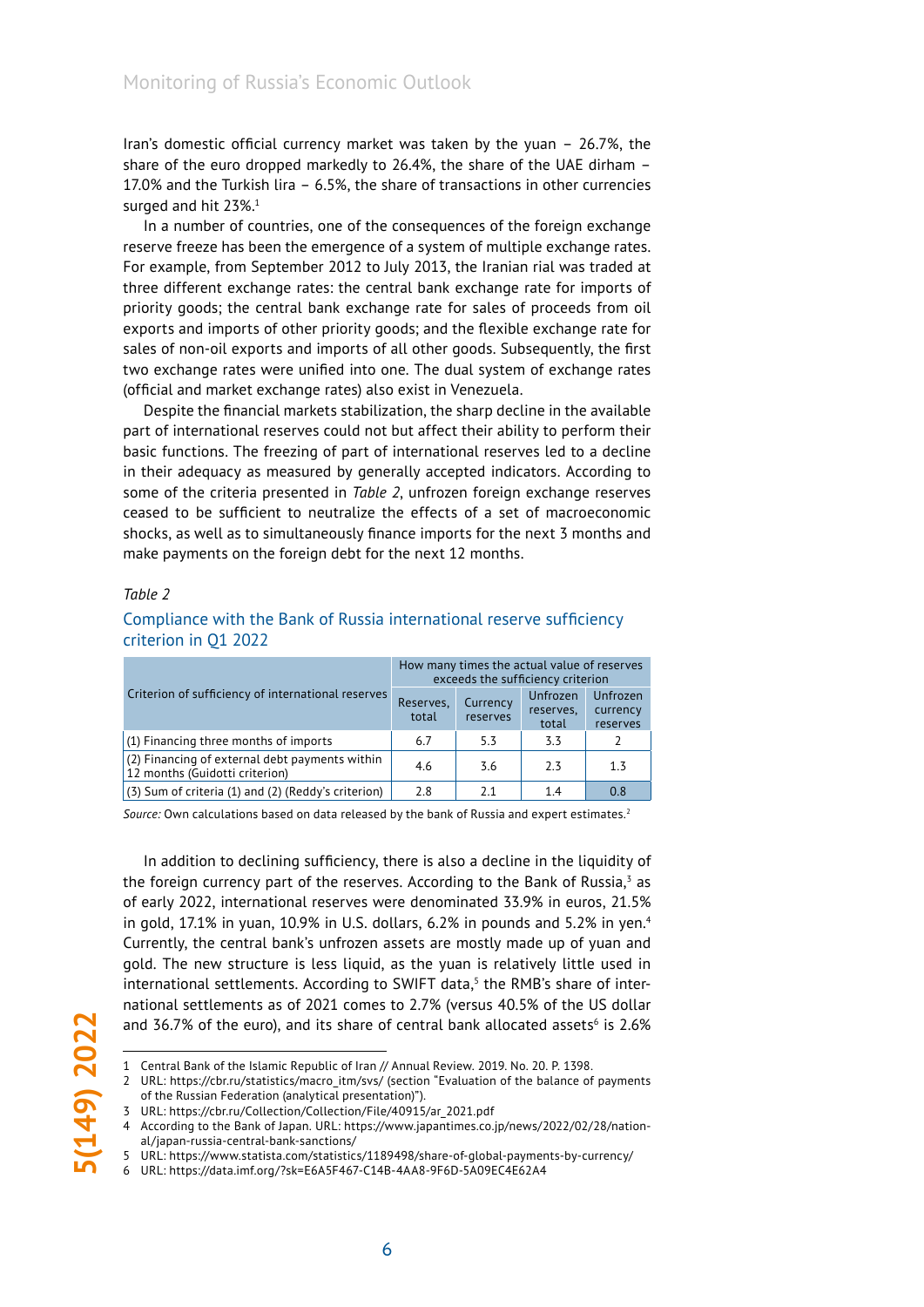### 1. Capital control stabilized the situation on the currency market

(versus 58.8% of the US dollar and 20.6% of the euro). International reserves denominated in yuan can be used in a limited way, for instance, for settlements between Russia and China, as well as for repayment of foreign debt under future contracts concluded in yuan. The structure of the unfrozen part of international reserves imposes serious restrictions on transactions on the foreign exchange market due to the lower demand for RMB compared to the US dollar and Euro.

Finally, the freezing of international reserves made it impossible to implement the budget rule mechanism in its previous form. Previously, the Bank of Russia, on the instructions of the Finance Ministry of Russia, was buying (selling) foreign currency on the domestic foreign exchange market depending on the ratio of the actual and base oil prices, which significantly reduced the correlation between fluctuations in oil prices and the nominal ruble exchange rate, ensuring the functioning of the economy in conditions of oil prices close to the cut-off price (about \$44/barrel). In the absence of the possibility for the Central Bank of Russia to carry out operations on the foreign exchange market (at least in the part of operations with the main reserve currencies) this correlation increases, which in the medium and long term will increase the exposure of the Russian economy to external shocks. At the same time, in the short run the current budget rule means that the Russian economy has some opportunities to adapt to the new conditions of export restrictions.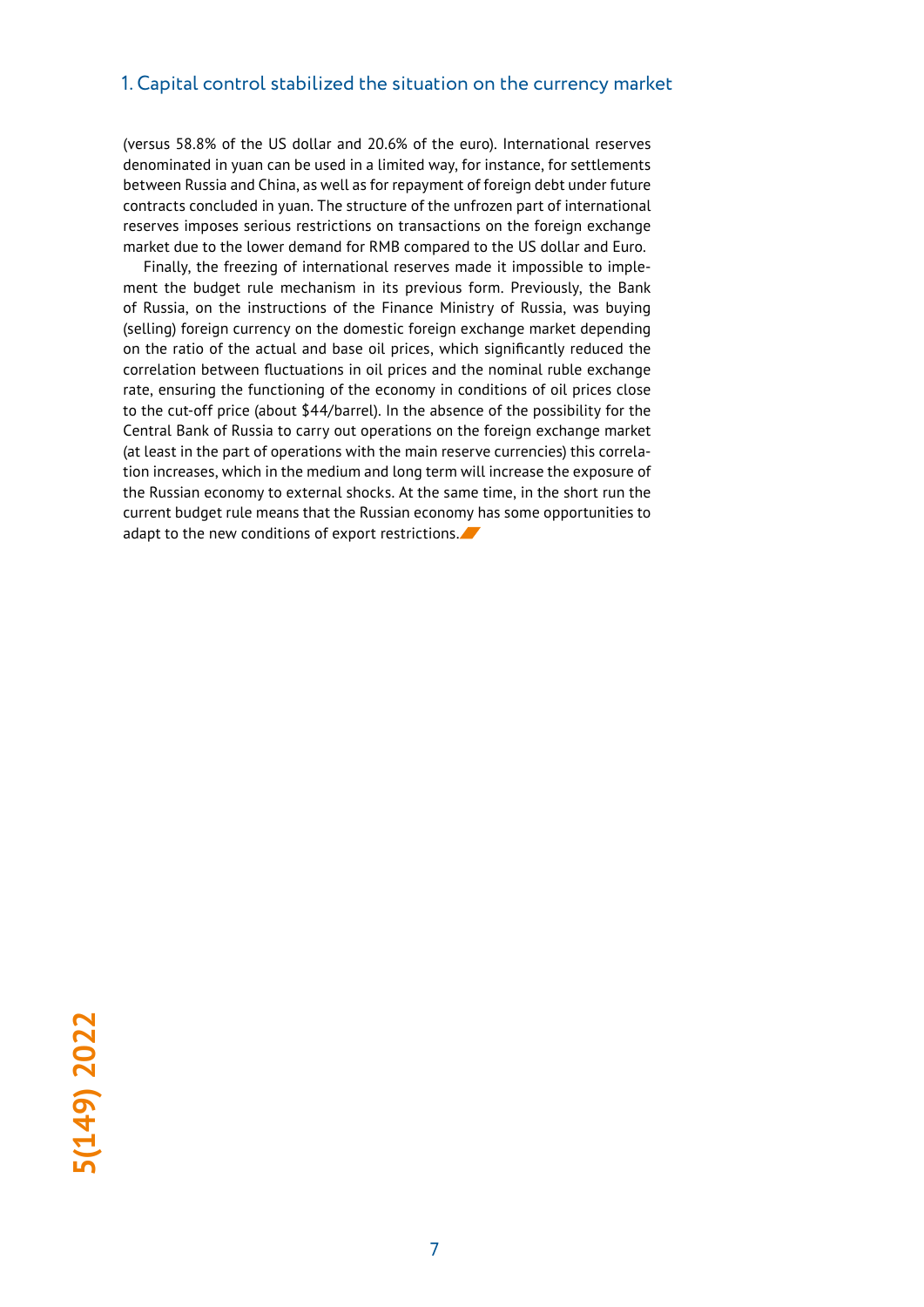## **2. WHAT SHOULD BE THE STRATEGY FOR STOCK MARKET DEVELOPMENT IN THE NEW ENVIRONMENT**

**Alexander Abramov, Candidate of Economic Sciences, Head of the Financial Institution and Market Research Department, IAES, RANEPA;** 

**Andrey Kosyrev, Junior Researcher, the Financial Institutions and Market Research Department, IAES, RANEPA** 

**Maria Chernova, Researcher, the Financial Institutions and Market Research Department, IAES, RANEPA** 

*The new environment calls for a rethinking of economic policy, including measures*  to support functioning and development of the stock market. Given the specifics of *the current crisis, it is unlikely to simply replicate anti-crisis management measures used in the past. Long-term responses need to take into account factors such as the prolonged nature of sanctions, high inflation and increased ruble volatility.* 

*In the short term, it is important to establish a rapid response to problems such as the blocking of individual assets in foreign depositories, sanctions imposed on major financial institutions and bankruptcy risks of a number of financial structures and issuers.*

*Current market challenges include, first-of-all, low awareness and violations of brokers' clients' rights when changing securities' custody locations, opening and closing of individual investment accounts; breaches by brokers of their obligations under their contracts with clients.*

*Given that the domestic market will be predominantly driven by domestic private investors, measures should be implemented encouraging their saving, offering reliable and transparent investment products, and reducing the economic and administrative burden on stock market participants. These measures are proposed in this paper.*

#### **Current state and challenges of the financial market**

With the domestic stock market isolated from the global one, the scale of the falling prices of the equity securities of Russian issuers varied significantly. In the domestic market, the decline in share prices was moderate following the restoration of exchange trading from 24 March due to the ban on sales of securities by non-residents and strengthening of the ruble through introduction of currency restrictions. The capitalization of issuers at the Moscow Exchange fell from Rb 62.6 trillion in 2021 to Rb 47.2 trillion in Q 1 2022, or by 24.6%. On March 31, 2022, the Moscow Exchange index dropped by 27.7% and the RTS index fell by 36% compared to 2021.

The broad RGBI TR OFZ index fell in the bond market by 11.8% in Q1 2022, while yield to maturity rose from 8.45% at the end of 2021 to 11.83% on 1 April; the IFX-Cbonds corporate bond index fell by 2.8%, while yield to maturity rose from 8.85% to 15.15% as on 1 April. The situation on the sovereign Eurobond market is more difficult. Sovereign debt in Eurobonds amounted to \$40.7 bn; Eurobonds of Russian companies amounted to \$98.6 bn.

The most pressing current issues in the market are: repayment of Eurobond debts; unfreezing foreign assets owned by Russian individuals; establishing more stable laws of the game in the context of mass movements of clients' accounts and assets between brokers; protecting individual investment account

5(149) 2022 **5(149) 2022**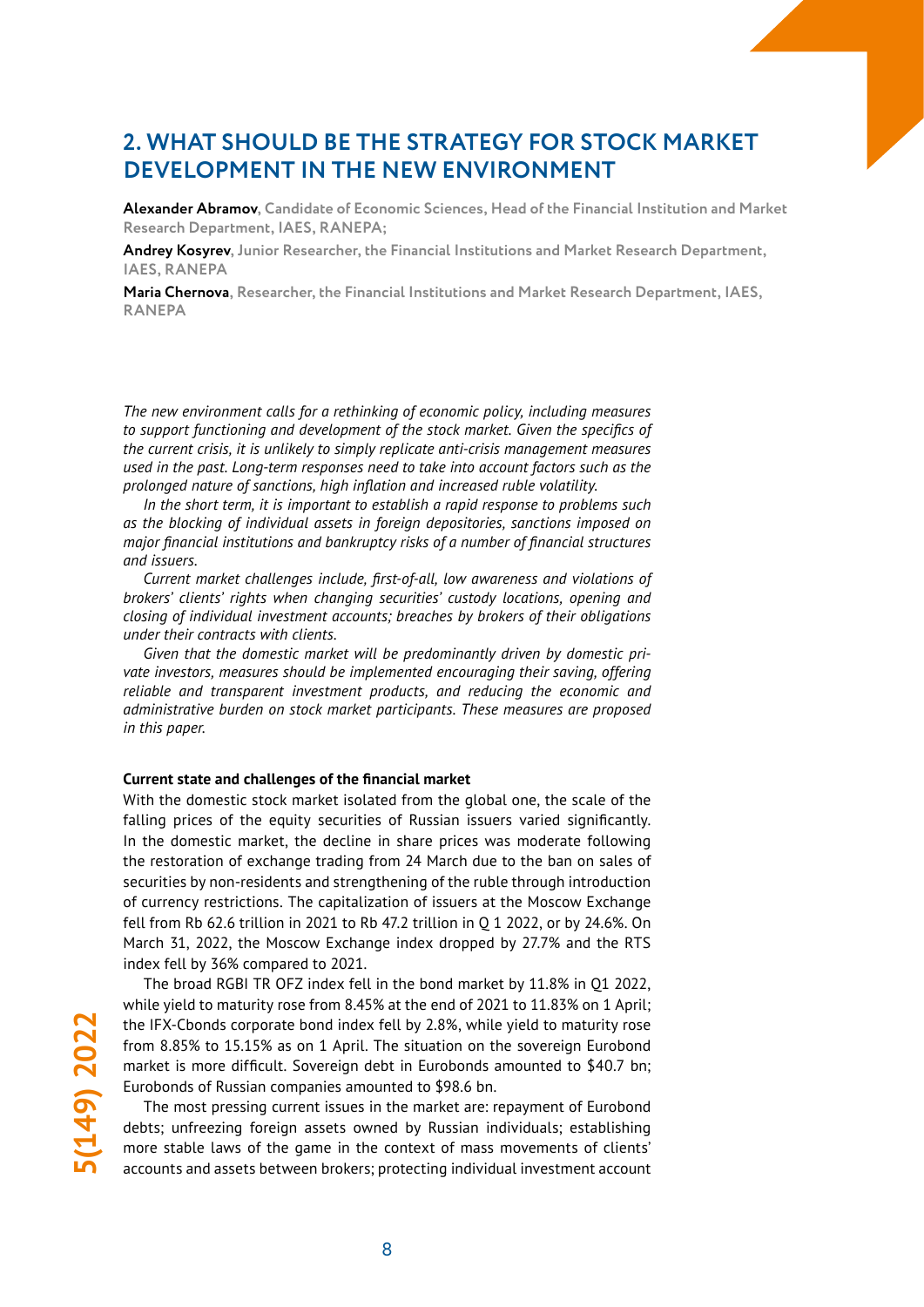#### 2. What should be the strategy for stock market

(IIA) holders from tax sanctions if they are forced to close these accounts due to sanctions; improving population awareness on particular decisions made by financial regulators and market actors.

In a number of cases, financial regulators manage to find effective solutions, for example, to maintain exchange rate stability and ruble convertibility, using ruble-denominated Eurobond redemption schemes and restoring the operation of stock and bond markets. A significant number of domestic investors responded to the Ministry of Finance's offer to repurchase the Russia-2022 bonds, thus, 72% of the entire issue was repurchased.

#### **Long term strategy**

In the long term, major risks for market actors are associated with the following problems: increased inflation and ruble volatility; insufficient domestic market liquidity; increased information asymmetry in the market due to suspending access to popular foreign information resources; bankruptcy of financial institutions and corporate bond issuers due to inability to refinance debts. The proposed measures to support private investors are structured according to the above challenges.

#### *Mitigation of inflation risks and ruble volatility*

Creating effective instruments for individuals to invest in gold and residential real estate through large exchange-traded mutual funds with physical stocks of precious metals as assets, transparent rental-type mutual funds and real estate.

A more active issue of inflation-indexed government securities available to private sector is necessary. The inflation-indexed bonds and household-focused issues still occupy a modest place in the current structure of securities issued by the Ministry of Finance. In 2021, OFZ-IN (Federal Loan Bond – Indexed Nominal) accounted for just 5.1% of the total value of OFZs in circulation and OFZ-N for just 0.3%. In our view, the Ministry of Finance should expand its OFZ-n bond sales network through the Financial Services Marketplace and brokerage and management company platforms, and maintain the yield of these OFZ issues for private investors at a level not lower than other government bond issues having a similar duration.

Eurobonds of Russian issuers have long been part of the domestic bond market. As a rule, 50–70% belong to residents. It is advisable to abandon the practice of borrowing from domestic investors using this instrument. Domestic currency bond issues should be developed in line with Russian legislation. To stimulate growth of public offerings on domestic stock exchanges, it makes sense to develop regulations to allow companies IPO under SPACs procedures, e.g. placements of shares in "blank" companies with their subsequent merger with non-public companies-targets.

It is expedient to develop the cryptocurrency market as an alternative investment asset to the dollar, and to launch cryptocurrency exchange-traded mutual funds.

#### *Liquidity of domestic stock market*

According to our estimates<sup>1</sup>, private investors' contributions in the domestic stock, bond, mutual fund investment units and money market instruments with brokers alone amount to about \$140 bn. This amount is similar to non-residents'

<sup>1</sup> URL: http://www.cbr.ru/statistics/macro\_itm/households/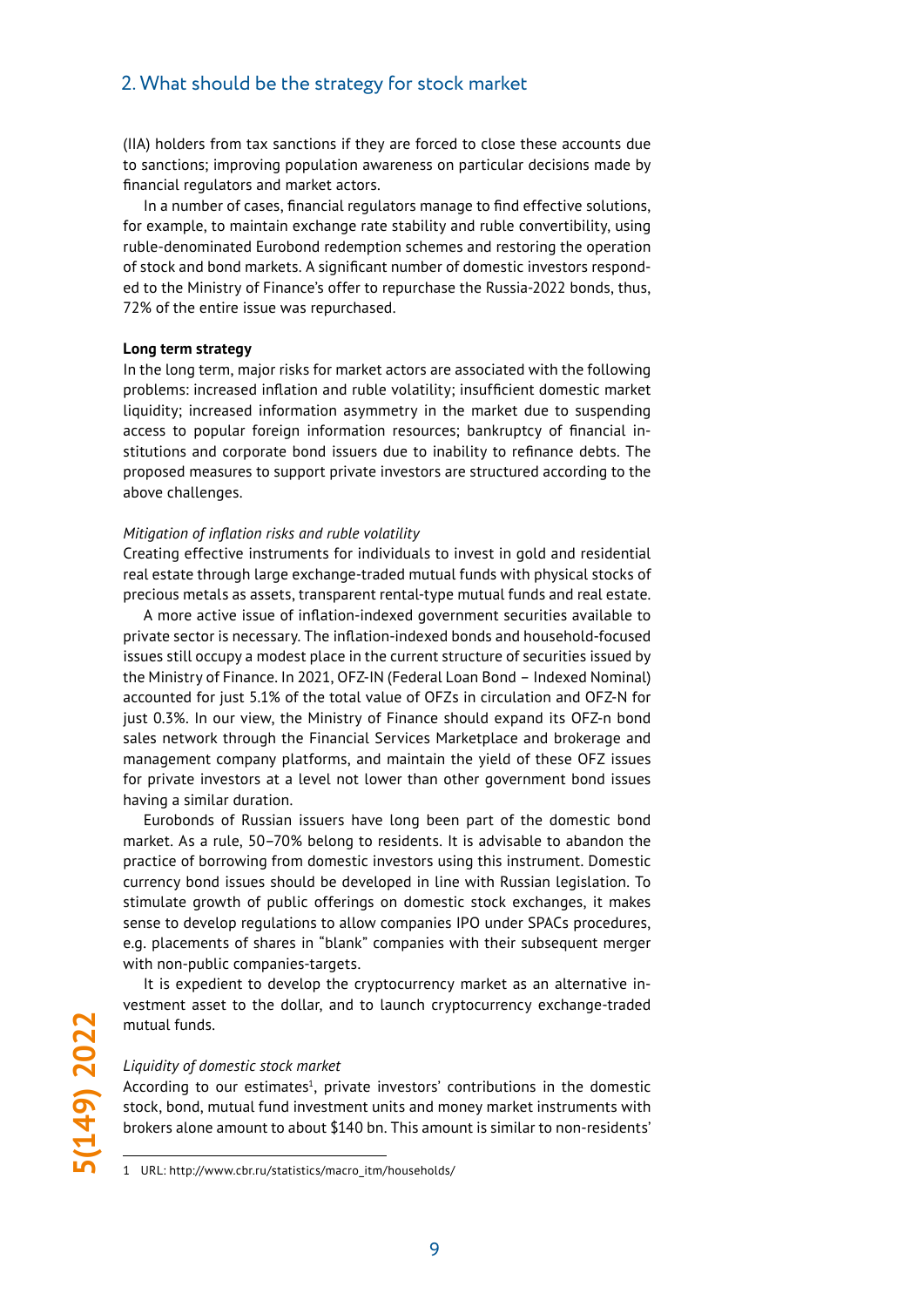investments in shares and bonds of Russian issuers. A further \$170 bn to \$180 bn is held as cash rubles and foreign currency by individuals. Before the events of February 2022, the share of individuals in stock market trading volumes was about 40%; after the stock market was restored on March 25, it rose to 58%. Large and liquid equity markets such as China (in Shanghai) and South Korea derive 80 and 84%, respectively, of their liquidity from private investors.<sup>1</sup>

On occasion, special quantitative easing programs similar to those regularly used in the US, the European Union and Japan could be used to support the domestic bond market. In order to assist corporate issuers in repaying external debt, the Bank of Russia could return to the practice of providing currency swaps, i.e. short-term financing of external debt repayment transactions.

#### *Legal protection of private investors*

The problems of high operational and credit risks for brokers' clients were evident in the case of the write-downs of Univer Capital's clients' securities. In order to address this problem, brokerage standards need to be amended to require customer consent when borrowing their securities. It would be advisable to provide in the trading rules of the Moscow Exchange for the possibility to open a separate securities trading account for those broker clients who have not authorized their broker to use their assets for lending to third parties. However, tariffs of the stock exchange and its infrastructure organizations, as well as tariffs of brokers and their depositories, should not be discriminant against the mentioned accounts and broker clients who do not authorize to borrow their assets.

There should be a client money insurance institution for brokers set up within a year with an insurance fund similar to client money security programs, (Securities Investor Protection Corporation (SIPC) for up to \$500,000. SIPC does not insure against market risks, but instead recovers client funds and securities owned by bankrupt or otherwise financially distressed brokerage firms.

The functions of self-regulatory organizations (SROs) need to be clarified and their role in protecting the rights of users of financial services strengthened. In its present form, a self-regulating organization acts as a shop lobbyist and at the same time as an advocate for consumers of services provided by shop members. It is recommended to make better use of the existing international experience in this area, in particular, the FINRA association in the USA. Its main objective is consumer protection, and its revenues are generated simply as a small commission charged on each financial transaction.

#### *Combatting risks of information asymmetry*

Currently, none of the Russian information resources provide accessible information on financial performance of Russian Public Joint Stock Companies (PJSC), estimated based on consolidated financial reporting and in accordance with recognized international methodology. Given the limited access to this information by Russian market actors through Bloomberg and Reuters terminals, it creates serious difficulties in making investment decisions, as well as in objective eva– luation of financial instruments used in the accounts of financial institutions. To address this problem, a review of issuer disclosure standards and access to information by Russian information resources and their users is needed.

<sup>1</sup> *Osipovich A. I*ndividual-Investor Boom Reshapes U.S. Stock Market // The Wall Street Journal on-line. 31 August. 2020. URL: https://www.wsj.com/articles/individual-investor-boom-reshapes-u-s-stock-market-11598866200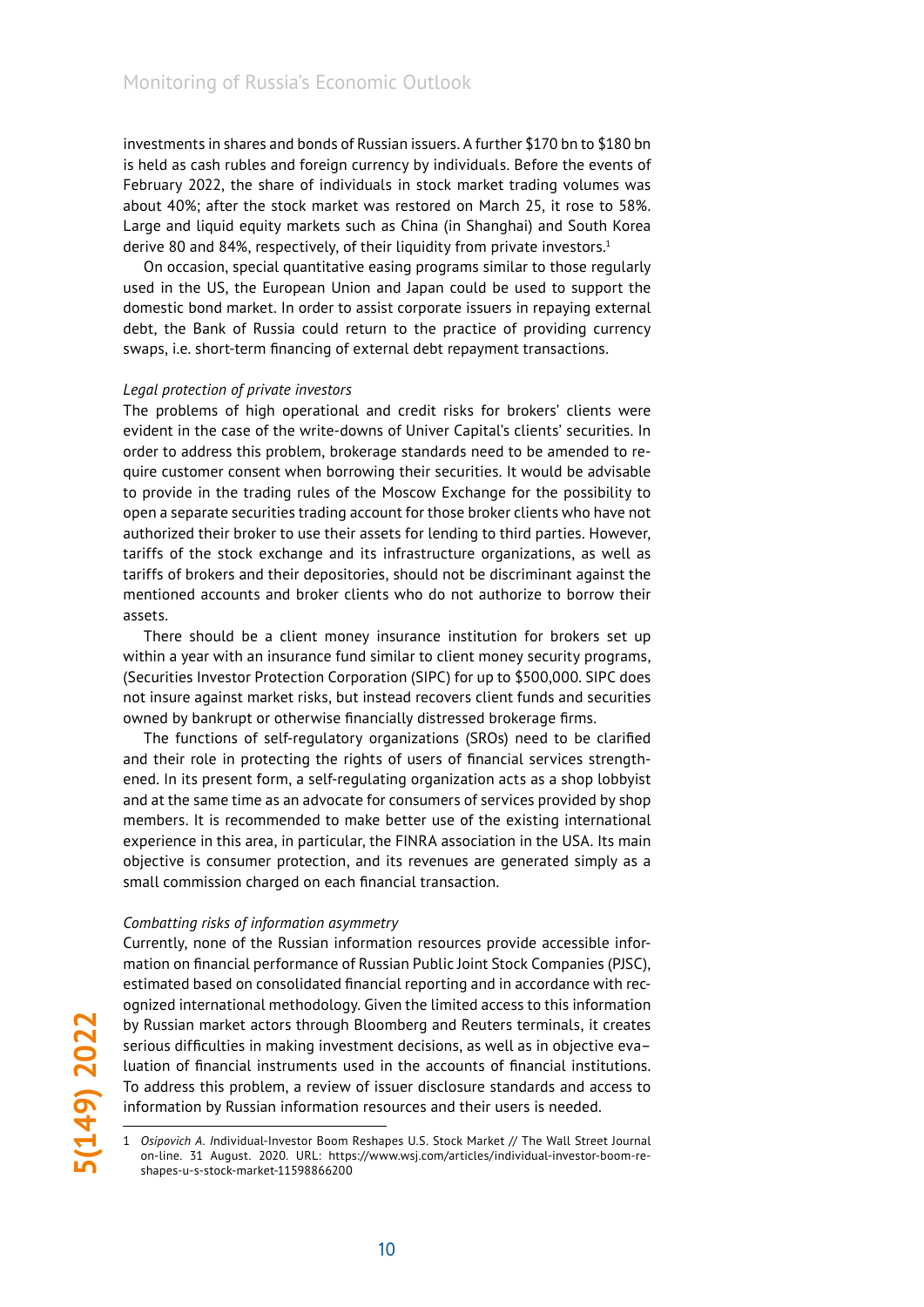## 2. What should be the strategy for stock market

*Preventing excessive concentration of business in large government agencies* Measures are needed to accelerate the development of independent fintech based on private companies (robo-advisory services, brokers, etc.) and to expand the ability of such companies to handle clients' funds and payments. Such fintech companies survive sanctions more effectively than large state-owned entities and will find opportunities for their clients to access global markets and services.

It is important to review current standards for financial intermediaries when selling high-risk products such as structured products, investment life insurance (IL) and a number of others. Facilitating policy and high transparency of investment and financial products available to the public is needed.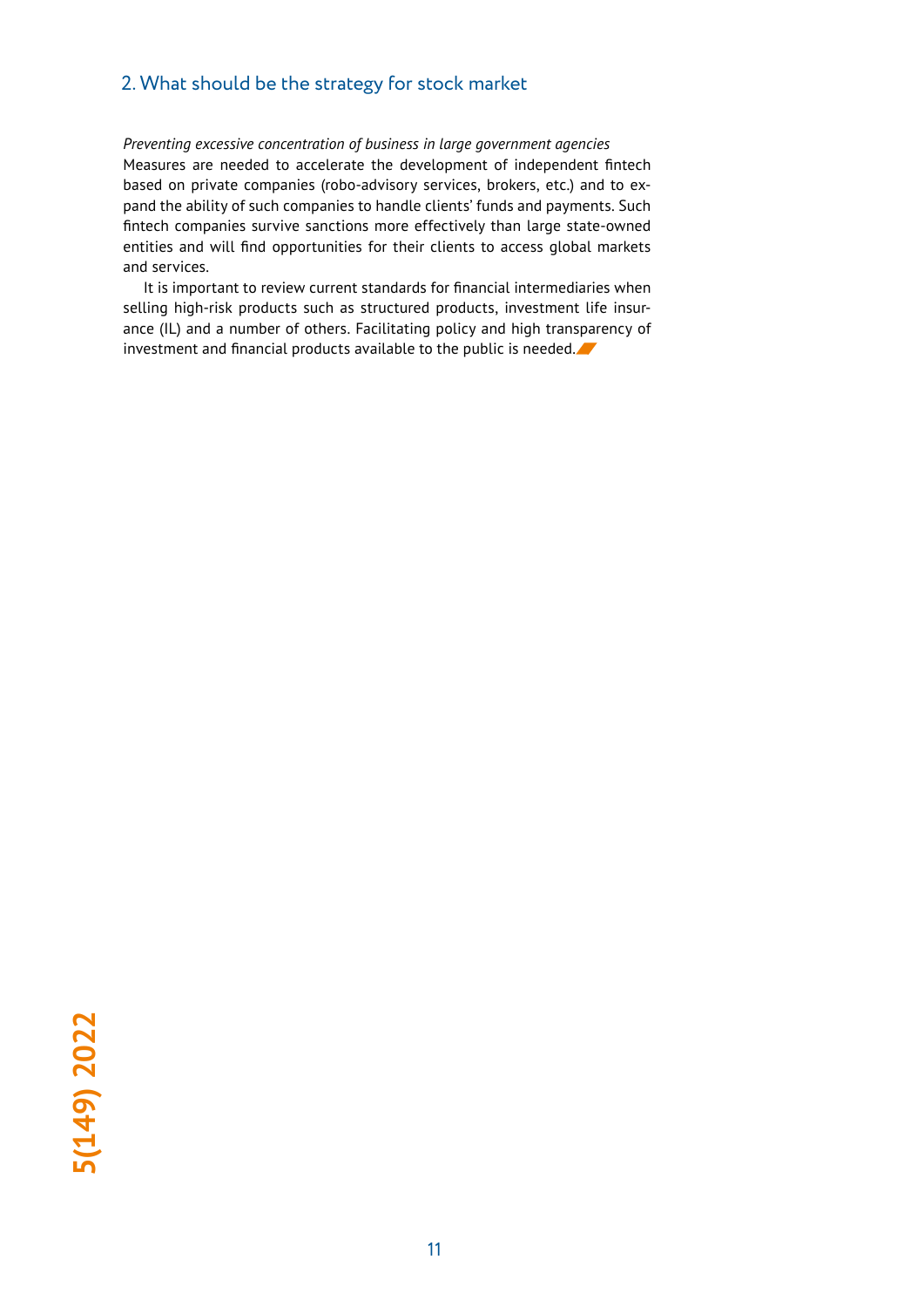## **3. MICROFINANCE MARKET: 2021 OUTCOME AND DEVELOPMENT PROSPECTS**

**Sergey Zubov, Candidate of Economic Sciences, Senior Researcher, the Structural Research Department, IAES, RANEPA**

*In 2021, the stabilization of the macroeconomic situation fueled growth of both the microfinance market and the performance of microfinance institutions. In the meantime, the high level of borrowing and the aggravation of geopolitical risks*  in 2022 force the Bank of Russia to draft further restrictions on the limit of the *credit total cost and the amount of indebtedness. New restrictions will encourage microfinance institutions to put in place a more careful choice of clients and develop long-term financing tools.*

A total of 1,288 microfinance organizations (MFOs) operate in Russia, including 37 microfinance providers (MFPs) and 1,251 microcredit organizations (MCOs).1 The level of concentration in the microfinance market in 2021 demonstrated an uptick, returning to the indexes of early 2020 and remaining at a relatively low level compared to the banking sector: the top 50 amass 73%, the top 100 amass 85% of the total MFO portfolio.

In 2021, the growth of key performance indicators of microfinance organizations continued, the total loans originated in the past year amounted to Rb624 bn, the total portfolio at the end of 2021 reached the value of Rb328 bn, an increase amounted to 31.6% for the year. The last year financial performance improved markedly, the net profit of MFOs in 2021 surged by 85% compared to 2020 and, according to our estimates, and amounted to around Rb30 bn. Around 90% of the cumulative growth is accounted for by 32 largest microfinance organizations, most of which showed 100% growth.

The increase in the total portfolio is primarily due to the rapid development of the online loans to retail segment, as well as a shift in focus of many large lenders towards longer-term products.

Owing to the active digitalization that began during the pandemic, the portfolio and volume of issued online microloans soared by around 100% last year. Overall, over 70% of all micro-loan agreements were concluded remotely during the year.

The share of long-term Installment loans (including POS-loans<sup>2</sup>) in the structure of disbursements hit the maximum for the entire history of the market. The introduction of digital technology has increased the share of online loans in the long-term segment.

The share of loans issued to SMEs in the total volume declined – from 24% to 19%. In general, the demand for loans from small and medium-sized businesses remains at a high level.

Loan rates for MFOs did not change much during the year, as shown in *Fig. 1*.

<sup>1</sup> According to RF CB data as of 05.04.2022.

<sup>2</sup> POS (point of sale) – a type of consumer credit issued directly at retail outlets.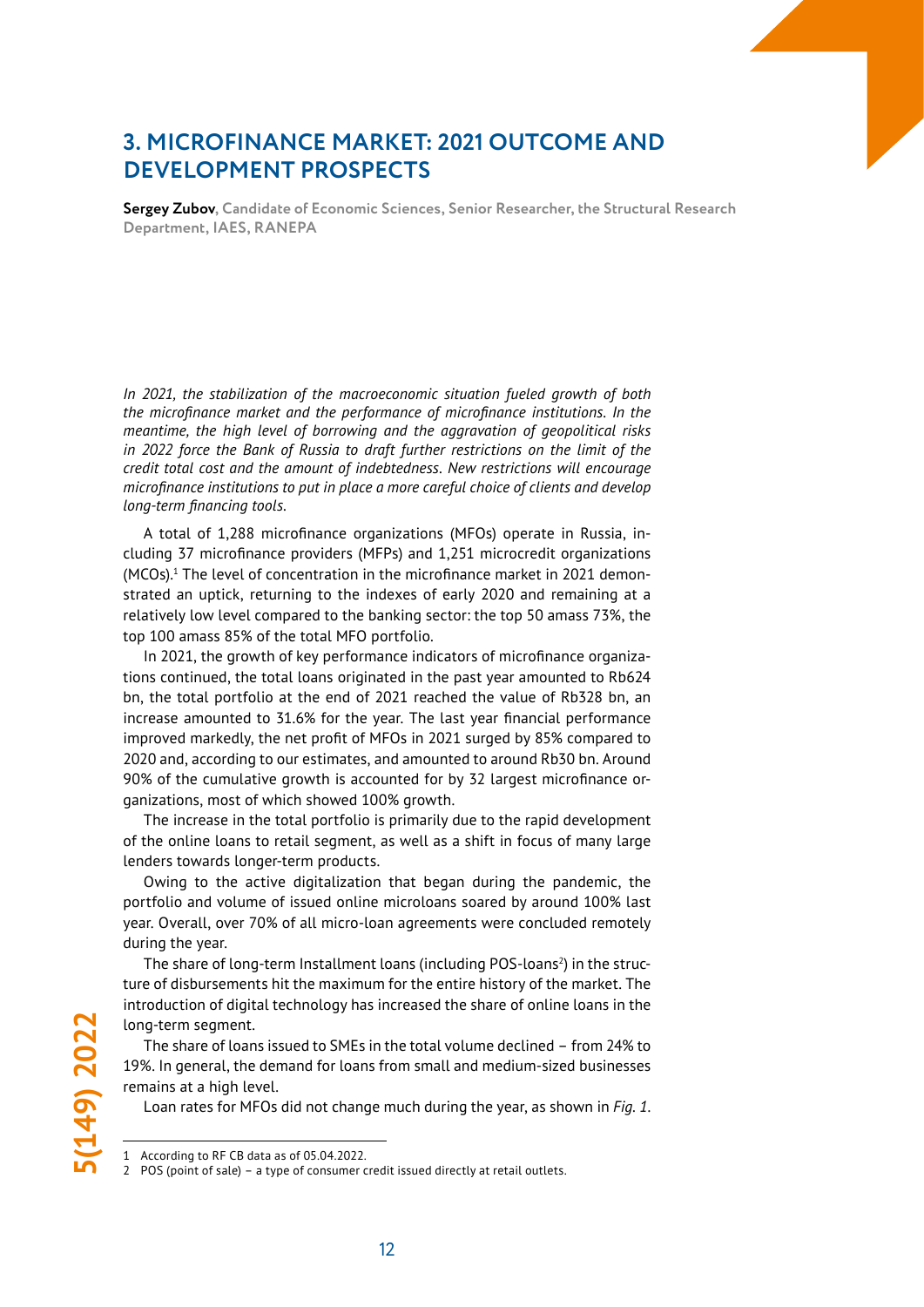## 3. Microfinance market: 2021 outcome and development prospects



#### *\** Here are the daily interest rates

*Fig. 1. Share of contracts concluded in a certain interest rate range\* in 2020–2021*

*Source:* Bank of Russia website. Trends in the microfinance market in 2021. URL: https://www.cbr. ru/analytics/microfinance/mfo/mmt\_2021/

The quality of portfolios compared to 2020 has not changed in general. An uptick in the share of NPLs with  $90+1$  days past due in MFOs' portfolios was recorded, while the level of "short-term" past due debt (for loans issued in the current quarter) declined. On average, the NPLs with 90+ days past due regarding online companies is higher than that of offline companies.

The share of NPL 90+ days past due at the end of 2021 was 29.5% (+0.6 p.p. relative to 2020). The stable level of arrears was largely triggered by the sale of debt: the volume of cession in 2021 amounted to about 3% of the total portfolio. During 2021, 220 MFOs sold their debt (about 18% of the total number of MFOs), but the bulk of the debt (over 60%) belonged to a small number of MFPs, classified as large and medium (about 30 companies). The level of overdue debt depends on the debt load of the borrower – the share of contracts with  $PDL<sup>2</sup>$ over 80% in the structure of the aggregate consumer portfolio accounts for 47%.3

During 2021, the structure of funding of microfinance organizations underwent significant changes: the share of funds raised from individuals was 16% (a decrease of 6 p.p. over the year), funds raised from legal entities (excluding credit institutions) – 39% (a decrease of 14 p.p.). In the meantime, the share of funds raised from banks increased - it reached 45% in the total structure of raised funds (up by 20 p.p.); in absolute terms the volume of bank participation went up by 2.5-fold. The number of MFOs that attract financing from banks remained stable since the beginning of 2020 (around 40).

On average, the ratio of raised funds to the volume of issued loans during 2021 was in the range from 14 to 21%, i.e. the MFO market was more focused on working with their own funds.

<sup>1</sup> NPL (non-performing loans) – the volume of loans in the bank's loan portfolio for which the terms of the loan agreement are not met. As a rule, loans fall into the NPL after they are overdue for more than a certain period, usually 90 days.

<sup>2</sup> Debt load ratio (DLR)– the ratio of all payments on credit obligations of the debtor to its income.

<sup>3</sup> On loans of up to Rb10,000 MFOs may not calculate DLR.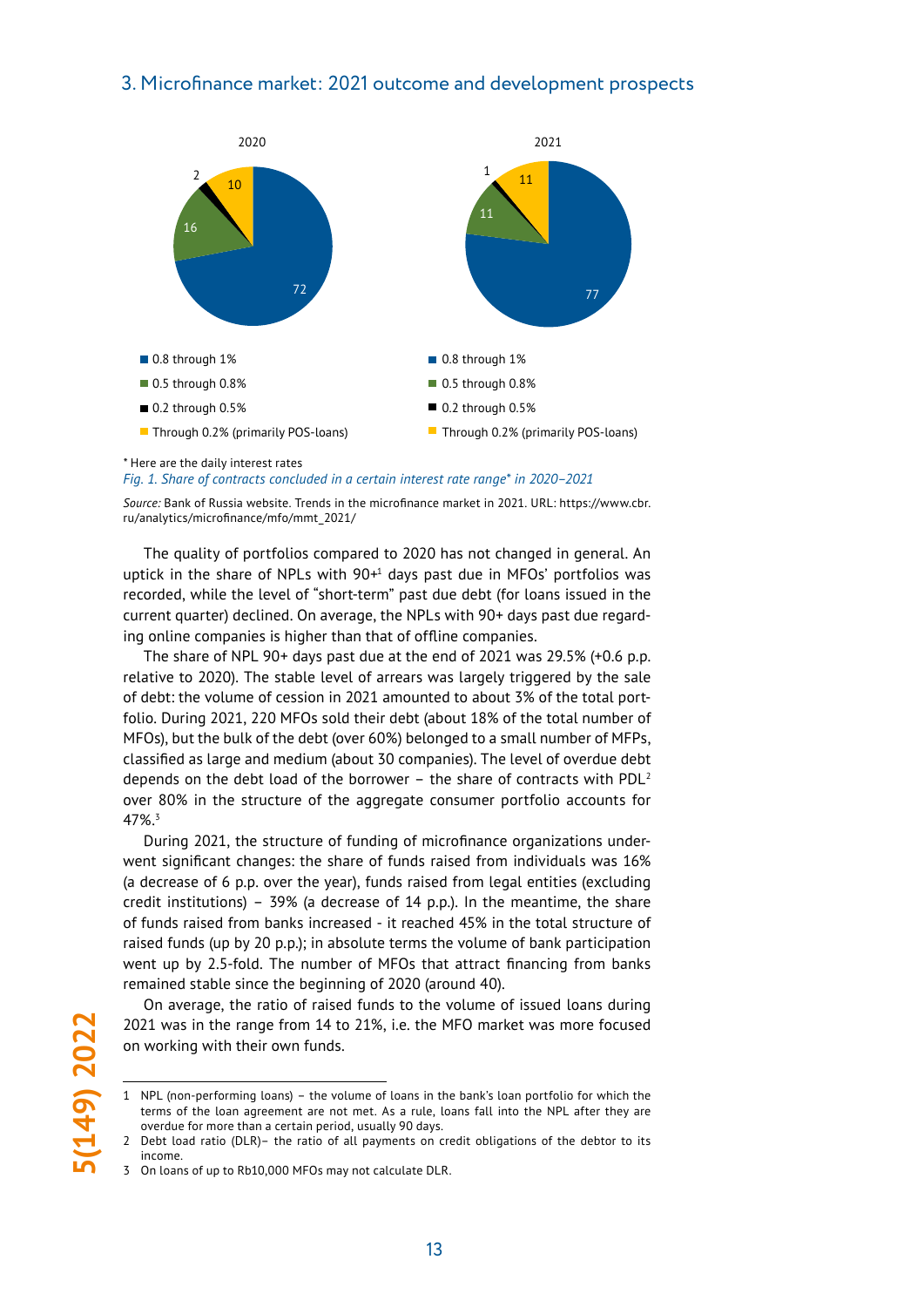Due to the aggravation of the international situation and increased sanctions pressure on Russia, the microfinance market will undergo serious reforms. Back at the end of 2021, the Bank of Russia planned to tighten regulation of microfinance organizations, including putting in place criminal liability for illegal lending. Since the beginning of the year, the number of citizens' complaints against MFOs has surged by 74%.

The planned changes in the legislation regulating consumer lending will contribute to further transition of companies from the PDL to the Installment segment, the tightening of MFO scoring models and the departure of inefficient participants from the market. In particular, the draft law submitted to the State Duma proposes to put in place the following restrictions:

- reducing the limit on the full cost of credit from 1 to 0.8% per day (from 365% to 292% per annum);
- reducing the maximum amount of payments that MFOs can demand from a debtor from 1.5 to 1.3 of the loan amount (in addition to the original loan amount $\mathcal{L}^1$

The draft amendments to limit the marginal rates of consumer loans was criticized in the Duma – there were proposals to reduce the rates to 0.5%. According to market participants, it may be unacceptable for  $MFO<sup>2</sup>$ : profitability will go into negative territory, for many of its participants operation in this market will become unprofitable, a large number of players will abandon it, the remaining will try to change the business model.

In the long term, the microfinance market is set to undergo major changes due to digital transformation. New regulatory norms of the Bank of Russia related to the reduction of maximum rates and tightening of loan scoring will force businesses to look for opportunities to reduce costs, otherwise it will be difficult to avoid negative profitability. A way out of this situation may be the emergence of new, primarily large fintech companies capable of offering technological solutions to the problems, such as loan scoring using machine learning and predictive analytics instead of increasing the interest rate on the riskiest customer categories. The implementation of Bank of Russia projects in the digital sphere (biometric identification, marketplace) will also contribute to the gradual transformation of the microfinance market.

<sup>1</sup> URL; https://www.cbr.ru/Collection/Collection/File/39665/review\_mfi\_21Q3.pdf

<sup>2</sup> URL; https://www.rbc.ru/newspaper/2022/02/17/620cc9979a7947ee36fc8013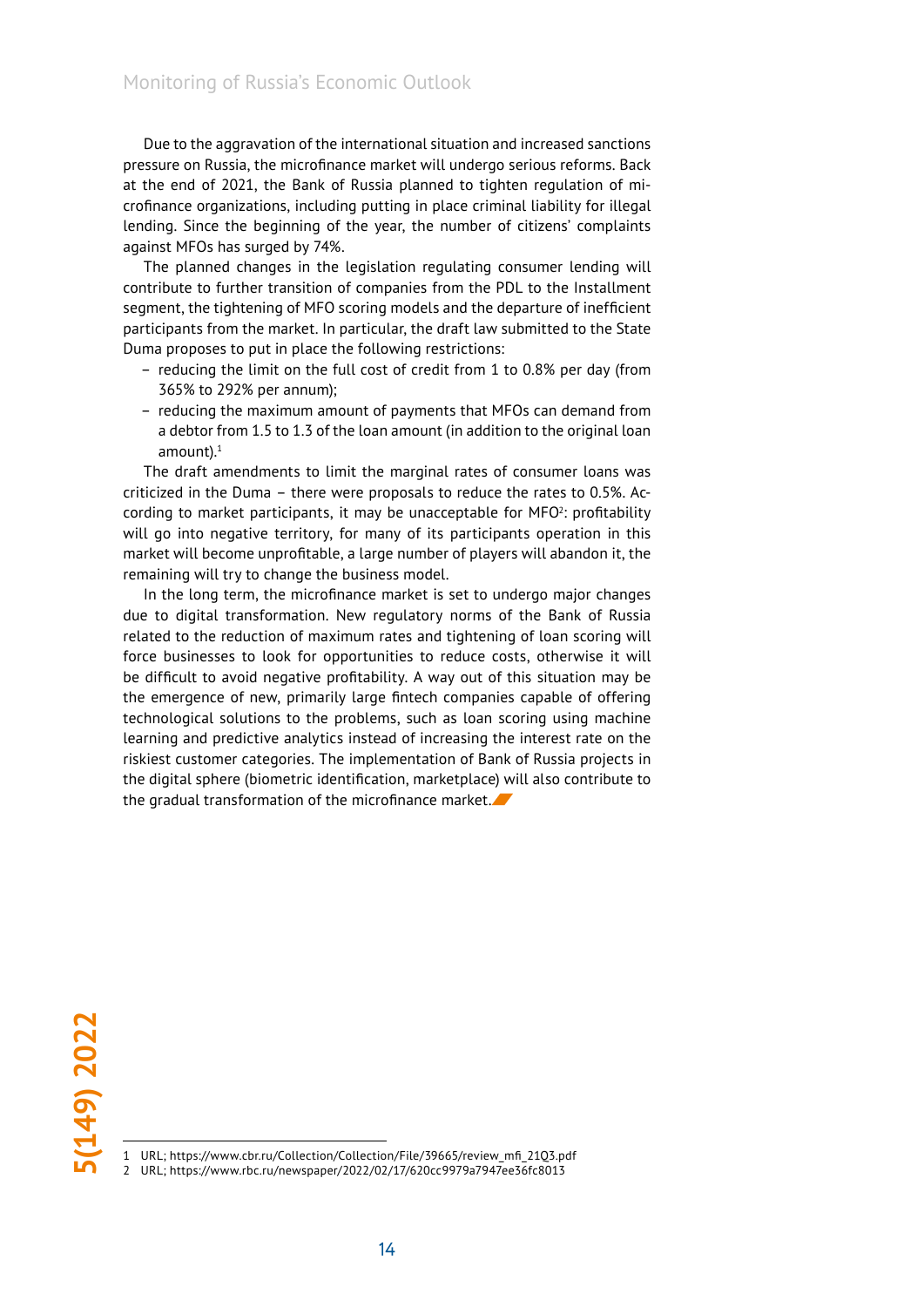## **4. SANCTIONS HAVE NOT YET GENERATED GROWTH IN UNEMPLOYMENT**

**Victor Lyashok, Candidate of Economic Sciences, Senior Researcher, the Department of Pension System Research and Actuarial Forecasting of the Social Sphere, INSAP, RANEPA**

*Economic sanctions and the suspension of the business activities have not yet led to a significant increase in unemployment, as most companies retain their employees and continue to pay them all or part of their wages. There are risks of a gradual rise in unemployment amid the decline in hiring.*

There is practically no real-time official statistical data to assess the situation in the labor market. The results of the March labor force survey will be unavailable until mid to late April. Real-time data available to the Ministry of Labor and Social Protection comes only from large and medium-sized enterprises where less than half of all employed in Russia work.

Publicly available information suggests that the current impact of sanctions on the labor market is as follows.

Firstly, faced with the disruption of the already familiar production chains, business began to reduce output and, in some cases, to stop production altogether. For example, in the absence of a sufficient supply of components (primarily electronic chips, which are in short supply worldwide), AvtoVAZ is sending its employees to downtime with a corresponding reduction in wages. Whereas in the near future it is not possible to restore the old chains or set up new ones in the near future, other large and medium-sized businesses will resort to similar solutions.

Secondly, many foreign companies have suspended their activities in Russia. Although there are no exact data, individual cases (IKEA, McDonald's, various car assembly plants – Renault, Ford Sollers, Hyundai, Nissan, Toyota, Avtotor Holding) show that companies retain employees and continue to pay them full or partial wages in accordance with Russian legislation on idle pay – 2/3 of the average wage. Having said that, the segment of such companies in the Russian labor market is relatively low – no more than 1 million employees even when taking into account related Russian enterprises, such as farms producing products to be sold directly to McDonald's.

In view of this, the sanctions have not yet led to a hike in unemployment, as it was in March-April 2020, when its level rose by 1.4 p.p. in two months. Rather, one should expect a slow rise in unemployment, as enterprises will first put workers on administrative leave, and only then, if the current situation persists, will they resort to layoffs.

In late February and early March, the number of voluntary resignations might even decrease, as employees will try to hold on to their current jobs as long as possible amid uncertainty. This is exactly the picture observed in the Russian

5(149) 2022 **5(149) 2022**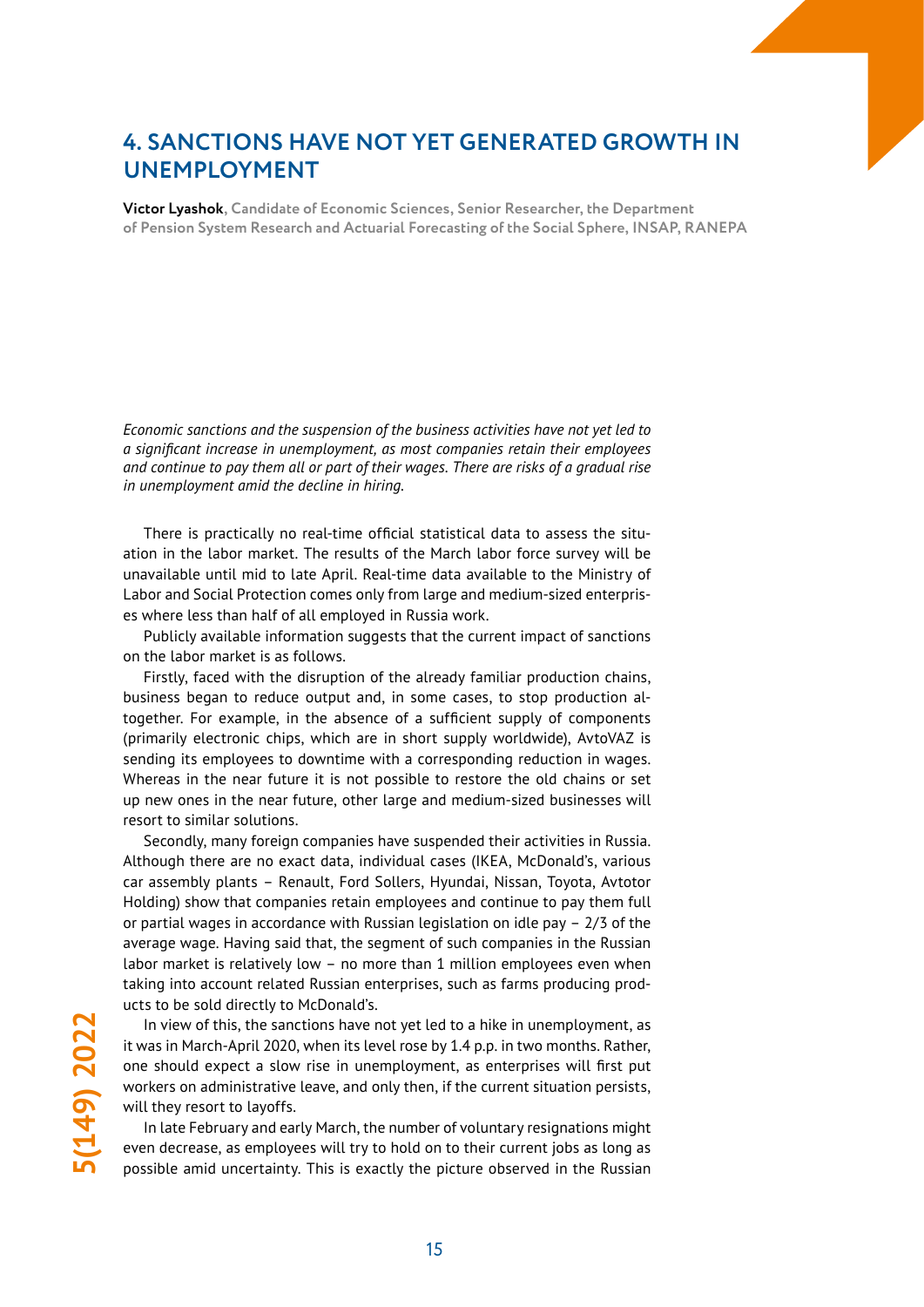## Monitoring of Russia's Economic Outlook



*Fig. 1. The dynamics of the number of current vacancies on hh.ru between February 14–20 and March 7–13, %* 

*Source:* hh.ru data

labor market in 2020. Nevertheless, as hiring in Russia has declined sharply since late February, the unemployment rate will gradually go up.

A drop in the number of hires in the absence of a significant influx of job seekers has been noted by Russia's largest private employment agency, Head-Hunter. According to the company, in the three weeks between February 14–20 and March 7–13, the number of active CVs declined by 12.6%. Meanwhile, the number of CVs created or updated in the past 60 days increased by 8.3%, consistent with the seasonal dynamics of the past few years. As a result, the hh. index, which demonstrates the ratio of the number of active CVs to the number of current job openings, rose from 3.9 in mid-February to 4.8 in the second week of March.

The largest decrease in the number of vacancies was observed in the metropolitan regions (*Fig. 1*). First of all, there were fewer vacancies in such professional spheres as insurance (-48%), automobile business (-27%), personnel management (-22%); to a lesser extent - in security (-3%), medicine and pharmaceutics (-6%). The number of vacancies in the civil service and non-profit organizations grew by 21% during the same period.

The phone survey conducted by INSAP RANEPA in the second week of March,<sup>1</sup> also demonstrated no increase in the rate of the unemployed compared to the January survey. Only about 3% of swage earners noted that at the time of the survey they had been placed on paid, partially paid or involuntary unpaid leave at their main job, and another 2% had been placed on reduced working hours. Only 3% of workers reported wage delays for February. In general, such values are common for the Russian labor market.

Most workers are cautiously optimistic about the future; 78% of them rate the risk of losing their job next month as low or very low; 73% of respondents expect their pay to be flat or even higher in March; 80% of workers think they will work as usual in March, while 3% think they may lose their job; 7% have difficulty in answering; the remaining 9% think they will be moved to various vacation or reduced workday options.

<sup>5(149) 2022</sup> **5(149) 2022**

<sup>1</sup> The survey was conducted on March 9–10, 2022, with a sample size of 1,630 respondents. Russian citizens aged 18 years and older from all regions of Russia were surveyed. Quotas per strata were distributed according to Rosstat data.